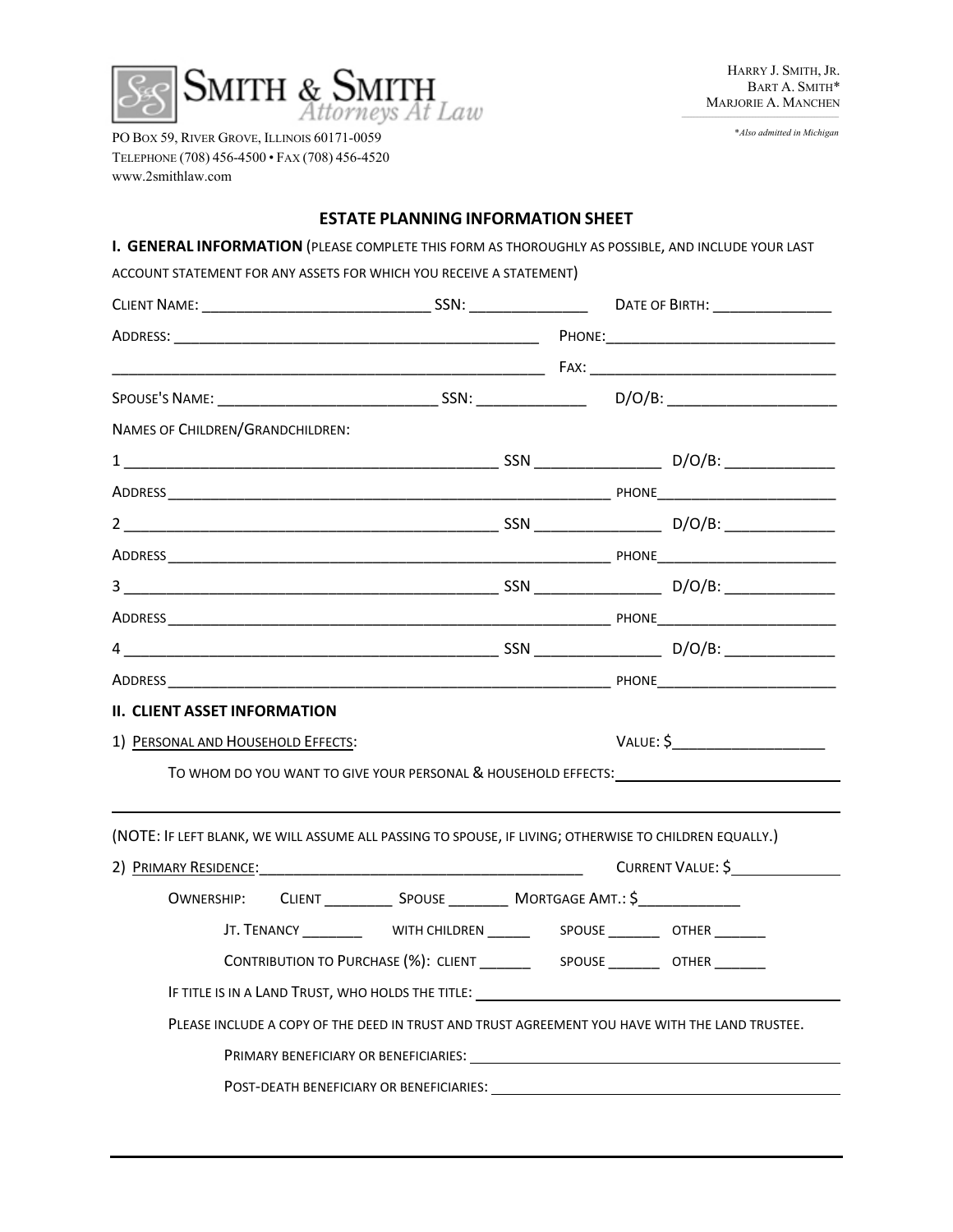### **LAW OFFICES SMITH & SMITH**

# Estate Planning Information Sheet Page 2

|                                                                         |                                                                                   |                                                                                                                                                                                                                                      | CURRENT VALUE: \$ |  |
|-------------------------------------------------------------------------|-----------------------------------------------------------------------------------|--------------------------------------------------------------------------------------------------------------------------------------------------------------------------------------------------------------------------------------|-------------------|--|
|                                                                         |                                                                                   |                                                                                                                                                                                                                                      | MORTGAGE AMT.: \$ |  |
|                                                                         |                                                                                   |                                                                                                                                                                                                                                      |                   |  |
| 4) LIVING TRUST:                                                        |                                                                                   | VALUE: \$                                                                                                                                                                                                                            |                   |  |
|                                                                         | INDIVIDUALLY IN GROSS ESTATE FOR TAX PURPOSES? YES ______________________________ |                                                                                                                                                                                                                                      |                   |  |
|                                                                         |                                                                                   | 5) STOCKS, BONDS, FUNDS: (PLEASE PROVIDE ITEMIZED LIST OF STOCK) VALUE: \$                                                                                                                                                           |                   |  |
| CLIENT CONTRIBUTION: \$                                                 |                                                                                   |                                                                                                                                                                                                                                      |                   |  |
|                                                                         |                                                                                   | HOW STOCKS/BONDS ARE HELD (NAME(S) OF OWNERS): __________________________________                                                                                                                                                    |                   |  |
| 6) BUSINESS INTERESTS:                                                  |                                                                                   |                                                                                                                                                                                                                                      |                   |  |
|                                                                         |                                                                                   |                                                                                                                                                                                                                                      |                   |  |
| 7) CASH, SAVINGS ACCOUNTS, CHECKING ACCOUNTS, MONEY MARKETS, CDS, ETC.: |                                                                                   |                                                                                                                                                                                                                                      |                   |  |
| TYPE OF ACCOUNT:                                                        | HOW TITLE IS HELD (OWNER(S)):                                                     |                                                                                                                                                                                                                                      | VALUE \$:         |  |
|                                                                         |                                                                                   |                                                                                                                                                                                                                                      |                   |  |
|                                                                         |                                                                                   |                                                                                                                                                                                                                                      |                   |  |
|                                                                         |                                                                                   | $C.$ $\qquad \qquad$                                                                                                                                                                                                                 |                   |  |
|                                                                         |                                                                                   |                                                                                                                                                                                                                                      |                   |  |
|                                                                         |                                                                                   |                                                                                                                                                                                                                                      |                   |  |
|                                                                         |                                                                                   | <u>F. Januari (2000), providence and the set of the set of the set of the set of the set of the set of the set of the set of the set of the set of the set of the set of the set of the set of the set of the set of the set of </u> |                   |  |
| 8) PENSION, PROFIT SHARING, ETC.:                                       |                                                                                   |                                                                                                                                                                                                                                      |                   |  |
|                                                                         |                                                                                   |                                                                                                                                                                                                                                      |                   |  |
|                                                                         |                                                                                   |                                                                                                                                                                                                                                      |                   |  |
|                                                                         |                                                                                   |                                                                                                                                                                                                                                      |                   |  |
|                                                                         |                                                                                   |                                                                                                                                                                                                                                      |                   |  |
|                                                                         | <b>PROFIT SHARING: AMOUNT: \$</b>                                                 |                                                                                                                                                                                                                                      |                   |  |
| BENEFICIARY:                                                            |                                                                                   |                                                                                                                                                                                                                                      |                   |  |
|                                                                         |                                                                                   |                                                                                                                                                                                                                                      |                   |  |
| IRA:                                                                    |                                                                                   |                                                                                                                                                                                                                                      |                   |  |
| <b>BENEFICIARY:</b>                                                     |                                                                                   |                                                                                                                                                                                                                                      |                   |  |
|                                                                         |                                                                                   |                                                                                                                                                                                                                                      |                   |  |

**MAIL**: PO BOX 59 • RIVER GROVE, ILLINOIS 60171-0059• **LOCATION**: 34 W CONTI PKWY, ELMWOOD PARK IL 60707-4503 TELEPHONE (708) 456-4500 • FAX (708) 456-4520 • www.2smithlaw.com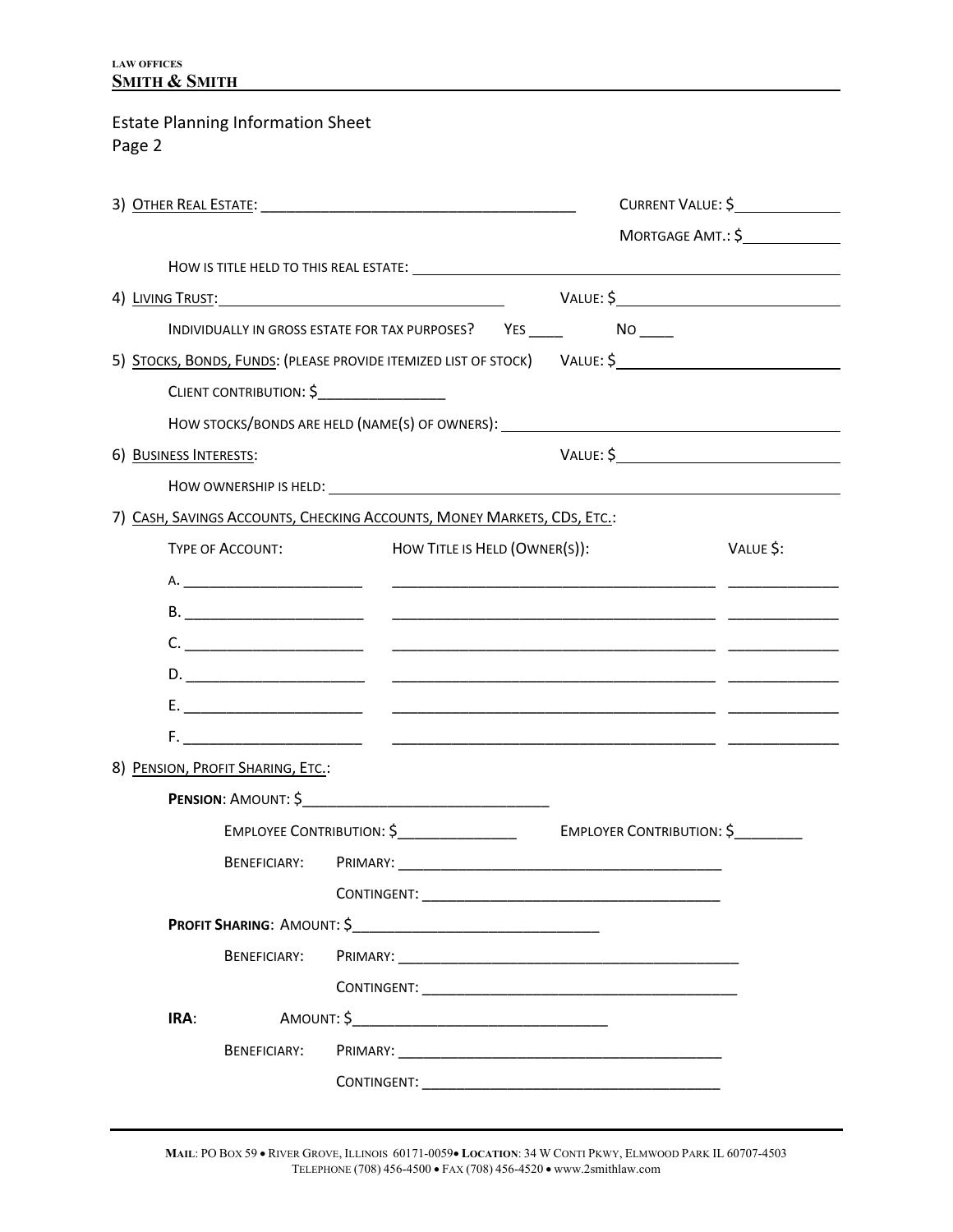# Estate Planning Information Sheet

Page 3

| 9) LIFE INSURANCE:              |                                                                                                 |           |
|---------------------------------|-------------------------------------------------------------------------------------------------|-----------|
|                                 |                                                                                                 | LOANS: \$ |
|                                 |                                                                                                 |           |
|                                 |                                                                                                 |           |
|                                 |                                                                                                 |           |
| 10) MISCELLANEOUS PROPERTY:     |                                                                                                 |           |
| <b>DESCRIPTION:</b>             | HOW TITLE IS HELD (OWNERS):                                                                     | VALUE: \$ |
|                                 |                                                                                                 |           |
|                                 |                                                                                                 |           |
|                                 |                                                                                                 |           |
|                                 |                                                                                                 |           |
|                                 | 11) SPECIFIC BEQUESTS (LIST SPECIFIC GIFTS YOU WISH TO GIVE TO SPECIFIC INDIVIDUALS, IF ANY):   |           |
| <b>DESCRIPTION OF PROPERTY:</b> | <b>NAME OF BENEFICIARY:</b>                                                                     |           |
|                                 |                                                                                                 |           |
|                                 |                                                                                                 |           |
|                                 | $C.$ $\qquad \qquad$                                                                            |           |
|                                 |                                                                                                 |           |
|                                 | 12) RESIDUE (LIST NAMES OF INDIVIDUALS TO WHOM YOU WISH TO LEAVE THE REMAINDER OF YOUR ESTATE): |           |
|                                 |                                                                                                 |           |
|                                 |                                                                                                 |           |
|                                 | C.                                                                                              |           |
|                                 | D.                                                                                              |           |
|                                 | 13) TRUST (IF TRUST TO BE ESTABLISHED, COMPLETE THE FOLLOWING):                                 |           |
|                                 |                                                                                                 |           |
|                                 |                                                                                                 |           |
|                                 |                                                                                                 |           |
|                                 |                                                                                                 |           |
|                                 |                                                                                                 |           |
|                                 |                                                                                                 |           |